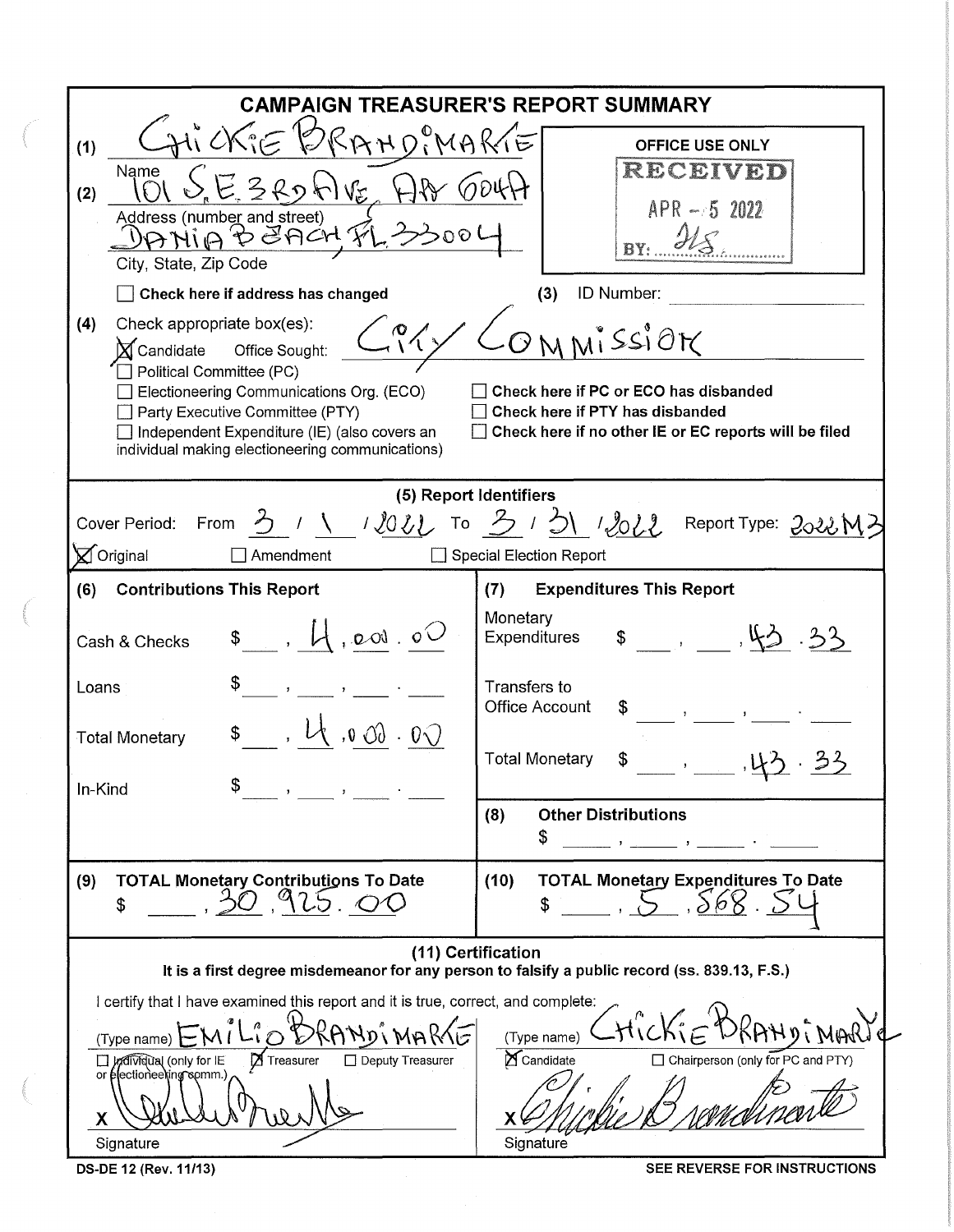| CAMPAIGN TREASURER'S REPORT – ITEMIZED CONTRIBUTIONS                                                                                                       |                                                                            |                            |                                                              |                      |                        |           |                  |  |  |
|------------------------------------------------------------------------------------------------------------------------------------------------------------|----------------------------------------------------------------------------|----------------------------|--------------------------------------------------------------|----------------------|------------------------|-----------|------------------|--|--|
| Gricki E BRAZUI MARVE (2) I.D. Number<br>$(1)$ Name                                                                                                        |                                                                            |                            |                                                              |                      |                        |           |                  |  |  |
| (3) Cover Period $\frac{3}{2}$ / $\frac{1}{2}$ / $\frac{1}{20}$ through $\frac{3}{2}$ / $\frac{31}{20}$ / $\frac{1}{20}$ (4) Page ONC of $\frac{9}{2}$ (1) |                                                                            |                            |                                                              |                      |                        |           |                  |  |  |
| (5)<br>Date                                                                                                                                                | (7)<br>Full Name                                                           |                            | (8)                                                          | (9)                  | (10)                   | (11)      | (12)             |  |  |
| (6)<br>Sequence<br>Number                                                                                                                                  | (Last, Suffix, First, Middle)<br>Street Address &<br>City, State, Zip Code | Type                       | Contributor<br>Occupation                                    | Contribution<br>Type | In-kind<br>Description | Amendment | Amount           |  |  |
| 79                                                                                                                                                         | <b>Loll</b> Langwark<br>DEVELOPIENT<br>3050 Biscovne<br>Riventi 33137      | $\mathcal{L}$              | DeveLolar                                                    | CHE                  |                        |           | 100000           |  |  |
| 80                                                                                                                                                         | $3,10,101$ MiRAN $122$<br>DANIABEACH                                       | $\mathfrak{D}$             | Horch<br>OWNERS                                              | CHE                  |                        |           | 500.00           |  |  |
| $\mathcal{E}$<br>81                                                                                                                                        | 10 LOZZ 22 HM INVESTEDENT<br>I'LLISW 19TH CT.<br><b>DANIA BEACHIFL</b>     | $\beta$                    | $\begin{bmatrix} \text{Morse} \\ \text{OMNES} \end{bmatrix}$ | CHE                  |                        |           | 500,00           |  |  |
| $\lambda$<br>82                                                                                                                                            | 2022 STEPHANIES<br>TOOTHAKER                                               | $\mathfrak{B}$             | $ L$ AWYOR CHE                                               |                      |                        |           | 500.00           |  |  |
| 83                                                                                                                                                         | 3, 23 LOZE KERRY & Michele<br>$ $ POBOX USALEL<br>FERN-AVREDAL 3335A       |                            |                                                              | CHE                  |                        |           | 250.00           |  |  |
| 3, 23, 2011 MAHESH<br>84                                                                                                                                   | MAHC 311 DOSHI<br>B385 Fergral<br>DANIA BEDCH, MA                          | $ \hat{\mathbf{\varphi}} $ | HOTEL<br>OWNEN                                               | CHE                  |                        |           | 250.00           |  |  |
| $\mathcal{Z}$                                                                                                                                              | 33325-5419                                                                 |                            | LAWN<br>SERVICE CHE                                          |                      |                        |           | $\lambda$ 000.00 |  |  |
|                                                                                                                                                            |                                                                            |                            |                                                              |                      |                        |           |                  |  |  |

OS-DE 13 (Rev. 11/13) SEE REVERSE FOR INSTRUCTIONS AND CODE VALUES

 $\sim 10^7$